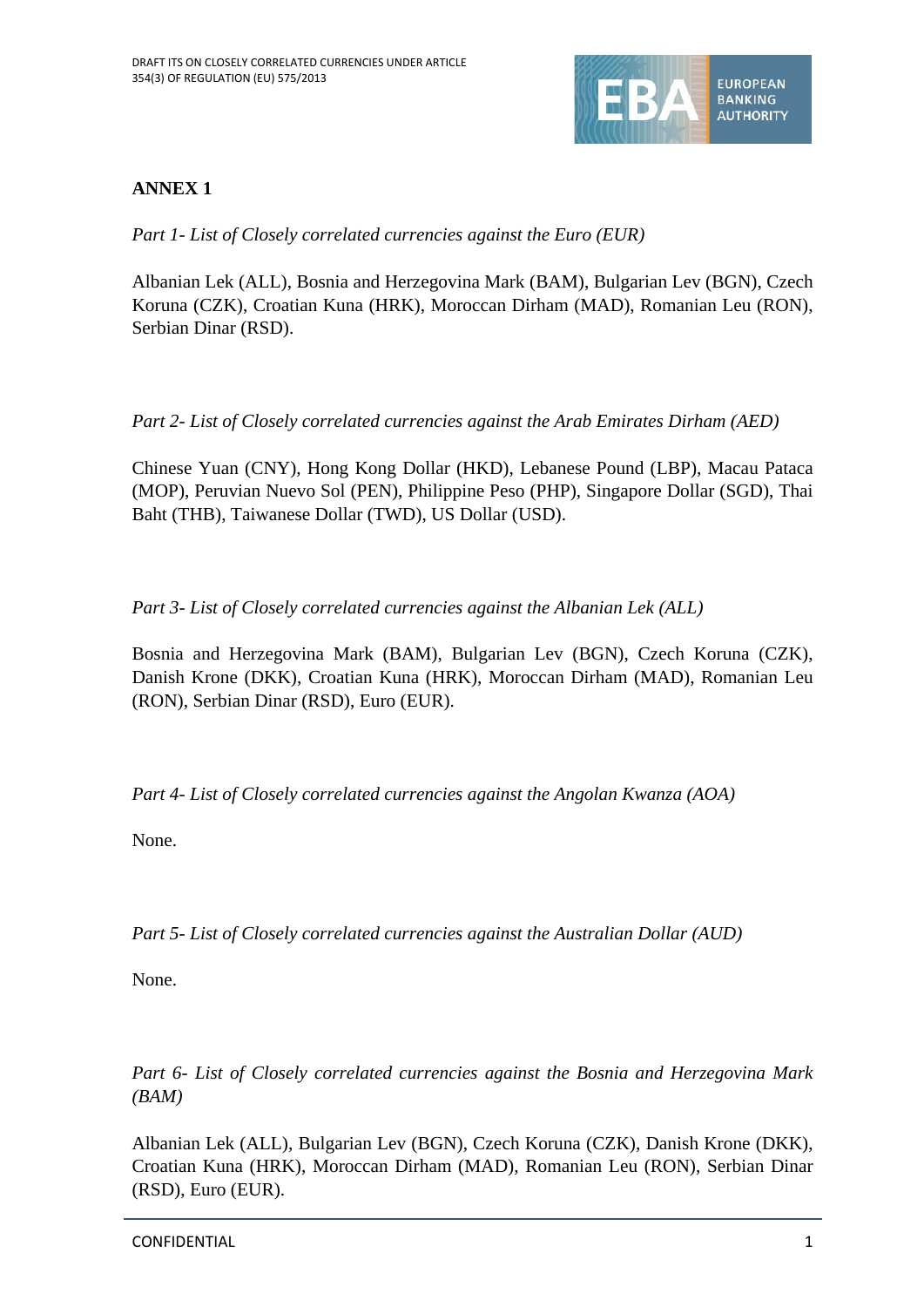

*Part 7- List of Closely correlated currencies against the Bulgarian Lev (BGN)*

Albanian Lek (ALL), Bosnia and Herzegovina Mark (BAM), Czech Koruna (CZK), Danish Krone (DKK), Croatian Kuna (HRK), Moroccan Dirham (MAD), Romanian Leu (RON), Serbian Dinar (RSD), Euro (EUR).

*Part 8- List of Closely correlated currencies against the Brazilian Real (BRL)*

None.

*Part 9- List of Closely correlated currencies against the Canadian Dollar (CAD)*

None.

*Part 10- List of Closely correlated currencies against the Swiss Franc (CHF)*

None.

*Part 11- List of Closely correlated currencies against the Chilean Peso (CLP)*

None.

*Part 12- List of Closely correlated currencies against the Chinese Yuan (CNY)*

Arab Emirates Dirham (AED), Hong Kong Dollar (HKD), Lebanese Pound (LBP), Macau Pataca (MOP), Peruvian Nuevo Sol (PEN), Philippine Peso (PHP), Singapore Dollar (SGD), Thai Baht (THB), Taiwanese Dollar (TWD), US Dollar (USD).

*Part 13- List of Closely correlated currencies against the Colombian Peso (COP)*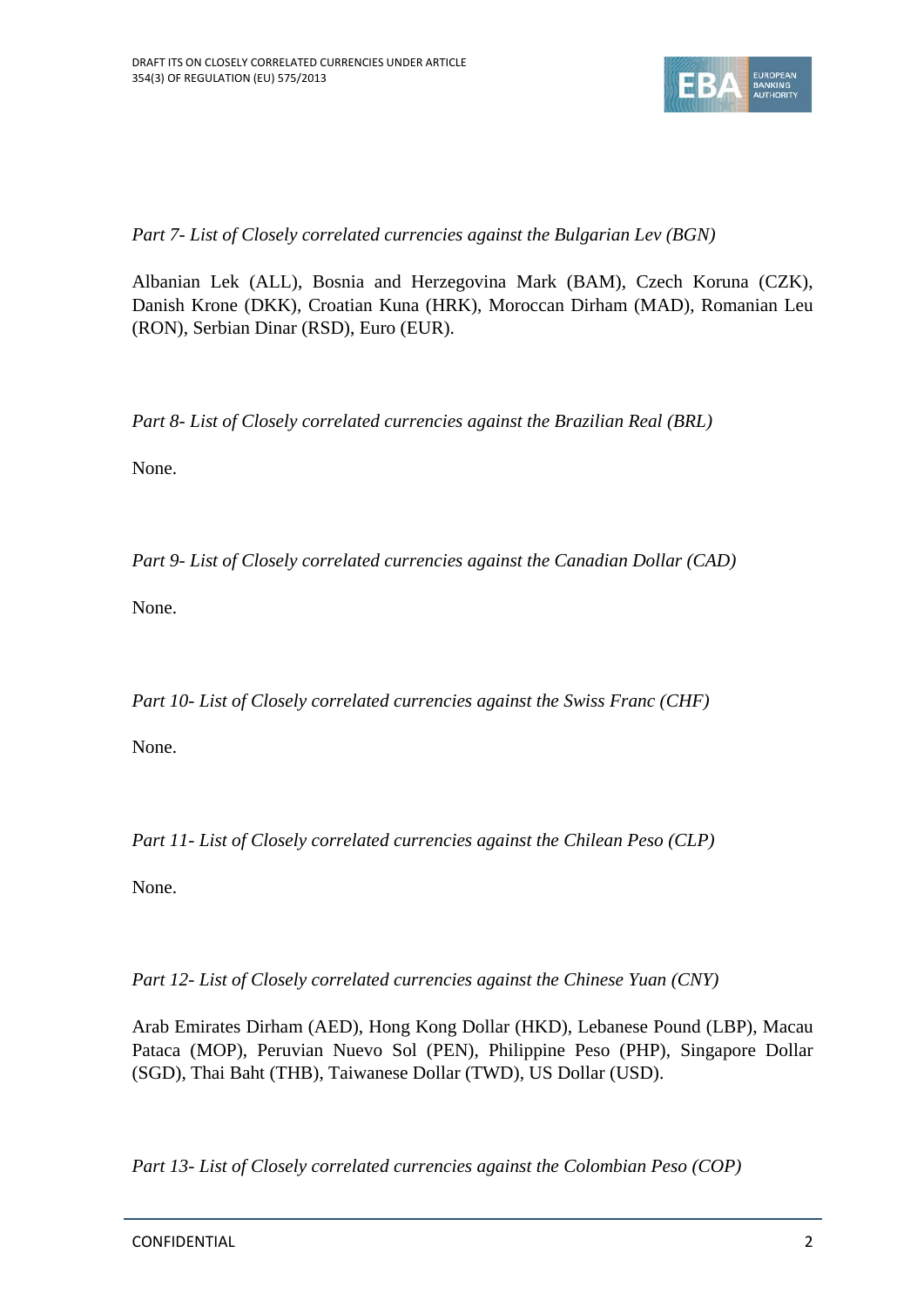

None.

## *Part 14- List of Closely correlated currencies against the Czech Koruna (CZK)*

Albanian Lek (ALL), Bosnia and Herzegovina Mark (BAM), Bulgarian Lev (BGN), Danish Krone (DKK), Croatian Kuna (HRK), Moroccan Dirham (MAD), Romanian Leu (RON), Serbian Dinar (RSD), Euro (EUR).

*Part 15- List of Closely correlated currencies against the Danish Krone (DKK)*

Albanian Lek (ALL), Bosnia and Herzegovina Mark (BAM), Bulgarian Lev (BGN), Czech Koruna (CZK), Croatian Kuna (HRK), Moroccan Dirham (MAD), Romanian Leu (RON), Serbian Dinar (RSD).

*Part 16- List of Closely correlated currencies against the British Pound (GBP)*

Moroccan Dirham (MAD).

*Part 17- List of Closely correlated currencies against the Hong Kong Dollar (HKD)*

Arab Emirates Dirham (AED), Chinese Yuan (CNY), Lebanese Pound (LBP), Macau Pataca (MOP), Peruvian Nuevo Sol (PEN), Philippine Peso (PHP), Singapore Dollar (SGD), Thai Baht (THB), Taiwanese Dollar (TWD), US Dollar (USD).

*Part 18- List of Closely correlated currencies against the Croatian Kuna (HRK)*

Albanian Lek (ALL), Bosnia and Herzegovina Mark (BAM), Bulgarian Lev (BGN), Czech Koruna (CZK), Danish Krone (DKK), Moroccan Dirham (MAD), Romanian Leu (RON), Serbian Dinar (RSD), Euro (EUR).

*Part 19- List of Closely correlated currencies against the Hungarian Forint (HUF)*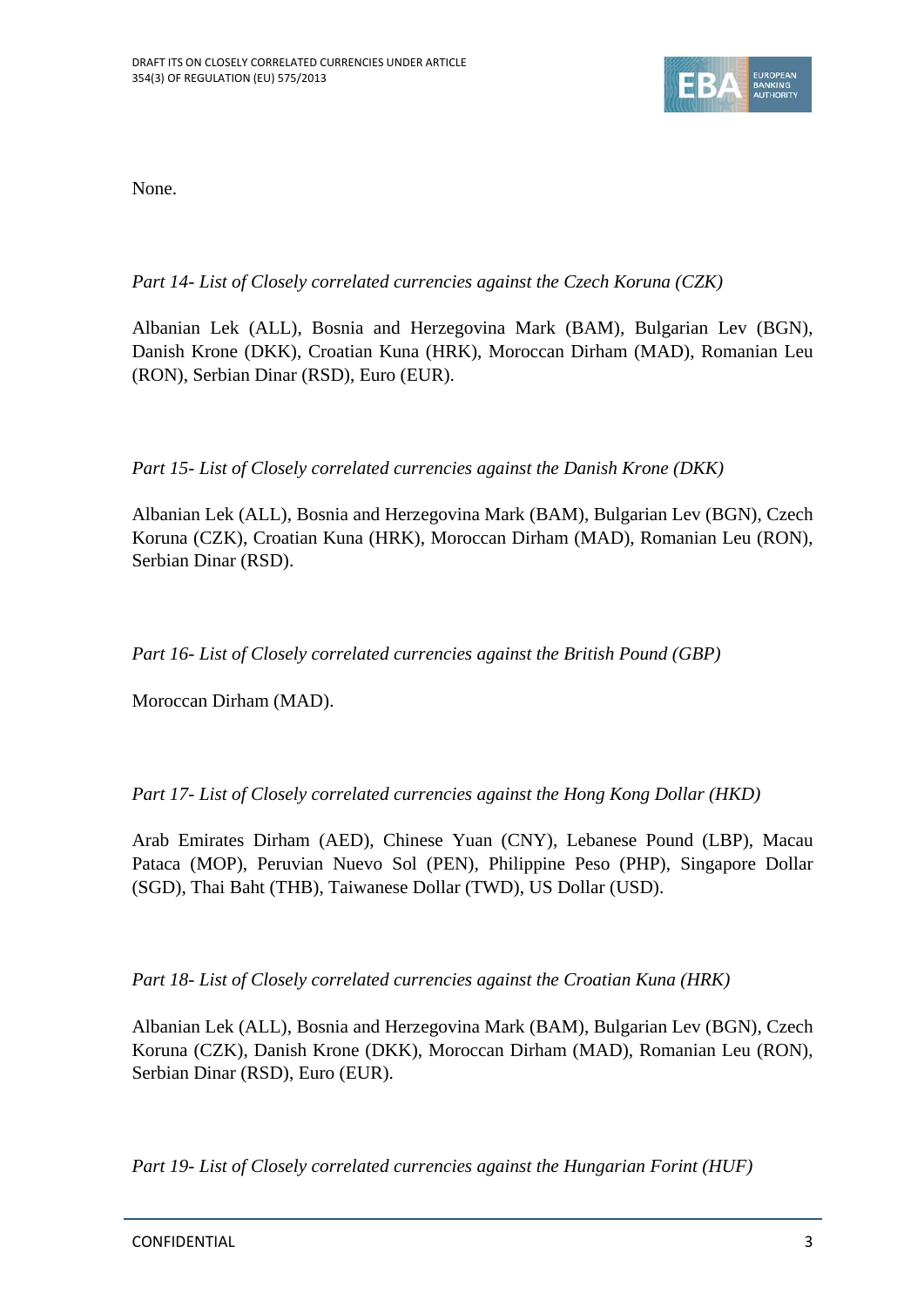

Polish Zloty (PLN).

*Part 20- List of Closely correlated currencies against the Indonesian Rupiah (IDR)* None.

*Part 21- List of Closely correlated currencies against the Israeli New Shekel (ILS)* None.

*Part 22- List of Closely correlated currencies against the Indian Rupee (INR)* None.

*Part 23- List of Closely correlated currencies against the Japanese Yen (JPY)*

None.

*Part 24- List of Closely correlated currencies against the South Korean Won (KRW)*

Philippine Peso (PHP), Singapore Dollar (SGD).

*Part 25- List of Closely correlated currencies against the Lebanese Pound (LBP)*

Arab Emirates Dirham (AED), Chinese Yuan (CNY), Hong Kong Dollar (HKD), Macau Pataca (MOP), Peruvian Nuevo Sol (PEN), Philippine Peso (PHP), Singapore Dollar (SGD), Thai Baht (THB), Taiwanese Dollar (TWD), US Dollar (USD).

None.

CONFIDENTIAL 4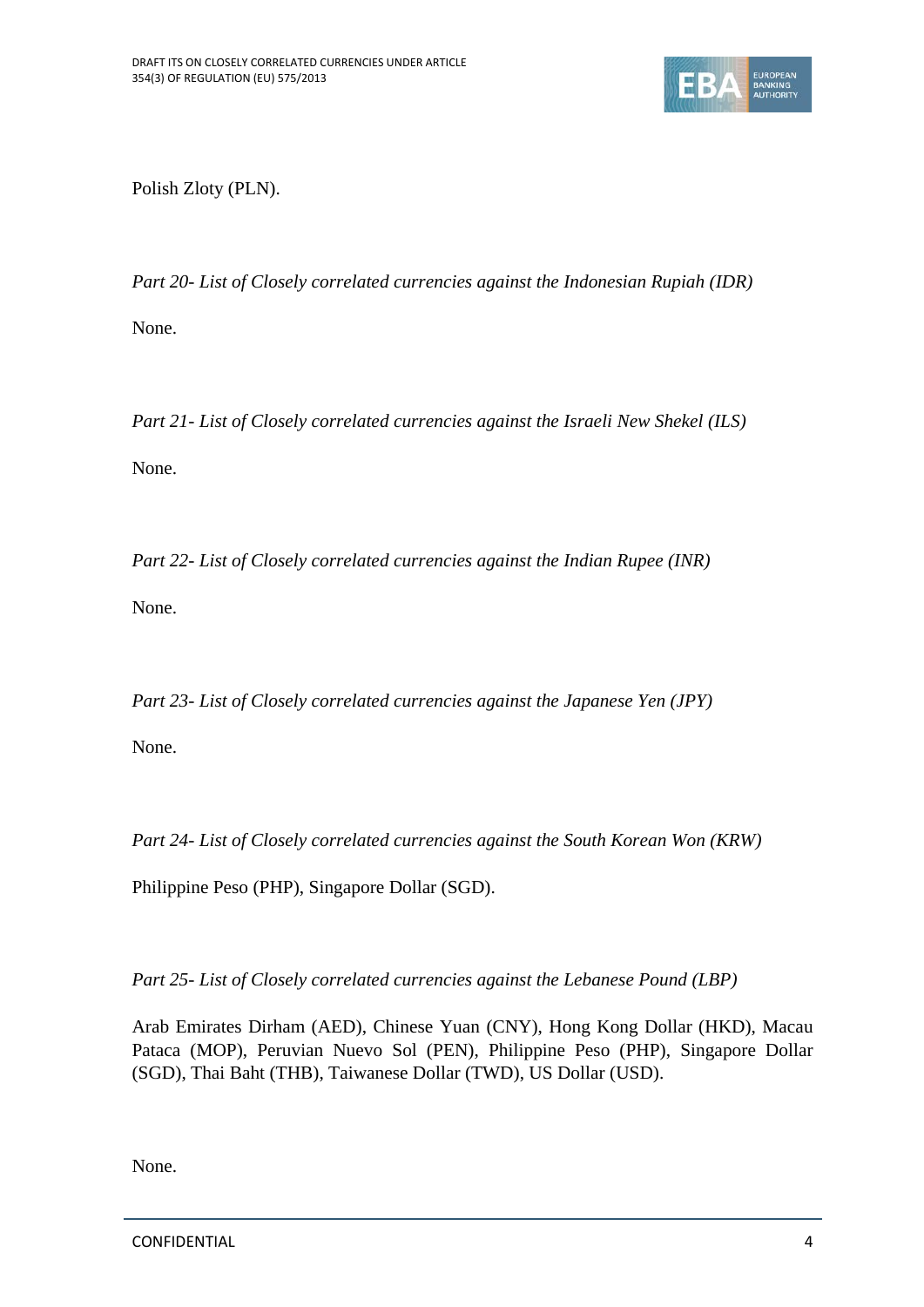

*Part 26- List of Closely correlated currencies against the Moroccan Dirham (MAD)*

Albanian Lek (ALL), Bosnia and Herzegovina Mark (BAM), Bulgarian Lev (BGN), Czech Koruna (CZK), Danish Krone (DKK), British Pound (GBP), Croatian Kuna (HRK), Romanian Leu (RON), Serbian Dinar (RSD), Singapore Dollar (SGD), Euro (EUR).

*Part 27- List of Closely correlated currencies against the FYROM Denar (MKD)*

None.

*Part 28- List of Closely correlated currencies against the Macau Pataca (MOP)*

Arab Emirates Dirham (AED), Chinese Yuan (CNY), Hong Kong Dollar (HKD), Lebanese Pound (LBP), Peruvian Nuevo Sol (PEN), Philippine Peso (PHP), Singapore Dollar (SGD), Thai Baht (THB), Taiwanese Dollar (TWD), US Dollar (USD).

*Part 29- List of Closely correlated currencies against the Mexican Peso (MXN)*

None.

*Part 30- List of Closely correlated currencies against the Malaysian Ringgit (MYR)*

None.

*Part 31- List of Closely correlated currencies against the Norwegian Krone (NOK)*

None.

*Part 32- List of Closely correlated currencies against the New Zealand Dollar (NZD)*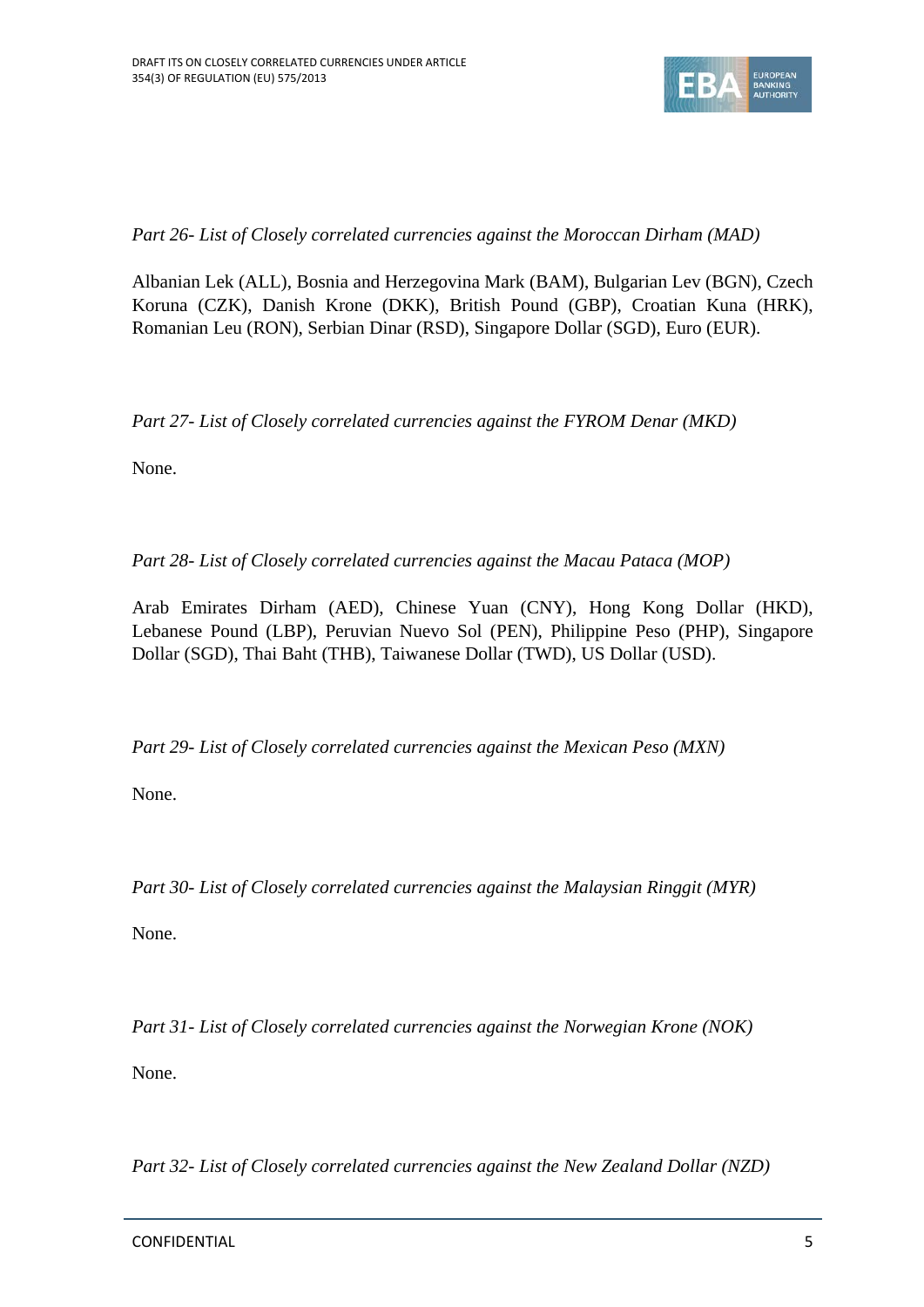

None.

*Part 33- List of Closely correlated currencies against the Peruvian Nuevo Sol (PEN)*

Arab Emirates Dirham (AED), Chinese Yuan (CNY), Hong Kong Dollar (HKD), Lebanese Pound (LBP), Macau Pataca (MOP), Philippine Peso (PHP), US Dollar (USD).

*Part 34- List of Closely correlated currencies against the Philippine Peso (PHP)*

Arab Emirates Dirham (AED), Chinese Yuan (CNY), Hong Kong Dollar (HKD), South Korean Won (KRW), Lebanese Pound (LBP), Macau Pataca (MOP), Peruvian Nuevo Sol (PEN), Singapore Dollar (SGD), Thai Baht (THB), Taiwanese Dollar (TWD), US Dollar (USD).

*Part 35- List of Closely correlated currencies against the Polish Zloty (PLN)*

Hungarian Forint (HUF).

*Part 36- List of Closely correlated currencies against the Romanian Leu (RON)*

Albanian Lek (ALL), Bosnia and Herzegovina Mark (BAM), Bulgarian Lev (BGN), Czech Koruna (CZK), Danish Krone (DKK), Croatian Kuna (HRK), Moroccan Dirham (MAD), Serbian Dinar (RSD), Euro (EUR).

*Part 37- List of Closely correlated currencies against the Serbian Dinar (RSD)*

Albanian Lek (ALL), Bosnia and Herzegovina Mark (BAM), Bulgarian Lev (BGN), Czech Koruna (CZK), Danish Krone (DKK), Croatian Kuna (HRK), Moroccan Dirham (MAD), Romanian Leu (RON), Euro (EUR).

*Part 38- List of Closely correlated currencies against the Russian Rouble (RUB)*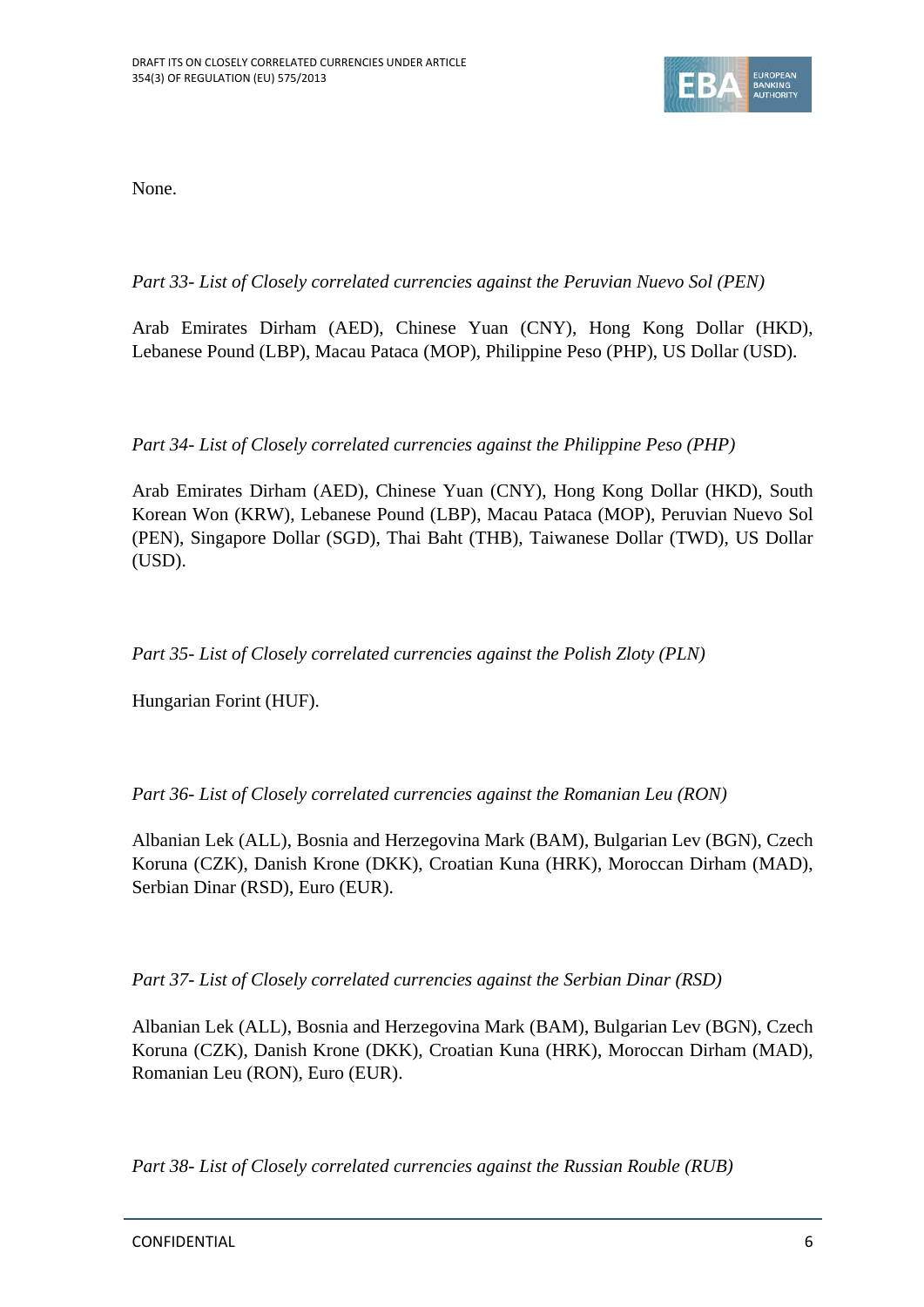

None.

*Part 39- List of Closely correlated currencies against the Swedish Krona (SEK)*

None.

*Part 40- List of Closely correlated currencies against the Singapore Dollar (SGD)*

Arab Emirates Dirham (AED), Chinese Yuan (CNY), Hong Kong Dollar (HKD), South Korean Won (KRW), Lebanese Pound (LBP), Moroccan Dirham (MAD), Macau Pataca (MOP), Philippine Peso (PHP), Thai Baht (THB), Taiwanese Dollar (TWD), US Dollar (USD).

*Part 41- List of Closely correlated currencies against the Thai Baht (THB)*

Arab Emirates Dirham (AED), Chinese Yuan (CNY), Hong Kong Dollar (HKD), Lebanese Pound (LBP), Macau Pataca (MOP), Philippine Peso (PHP), Singapore Dollar (SGD), Taiwanese Dollar (TWD), US Dollar (USD).

*Part 42- List of Closely correlated currencies against the Turkish Lira (TRY)*

None.

*Part 43- List of Closely correlated currencies against the Taiwanese Dollar (TWD)*

Arab Emirates Dirham (AED), Chinese Yuan (CNY), Hong Kong Dollar (HKD), Lebanese Pound (LBP), Macau Pataca (MOP), Philippine Peso (PHP), Singapore Dollar (SGD), Thai Baht (THB), US Dollar (USD).

*Part 44- List of Closely correlated currencies against the US Dollar (USD)*